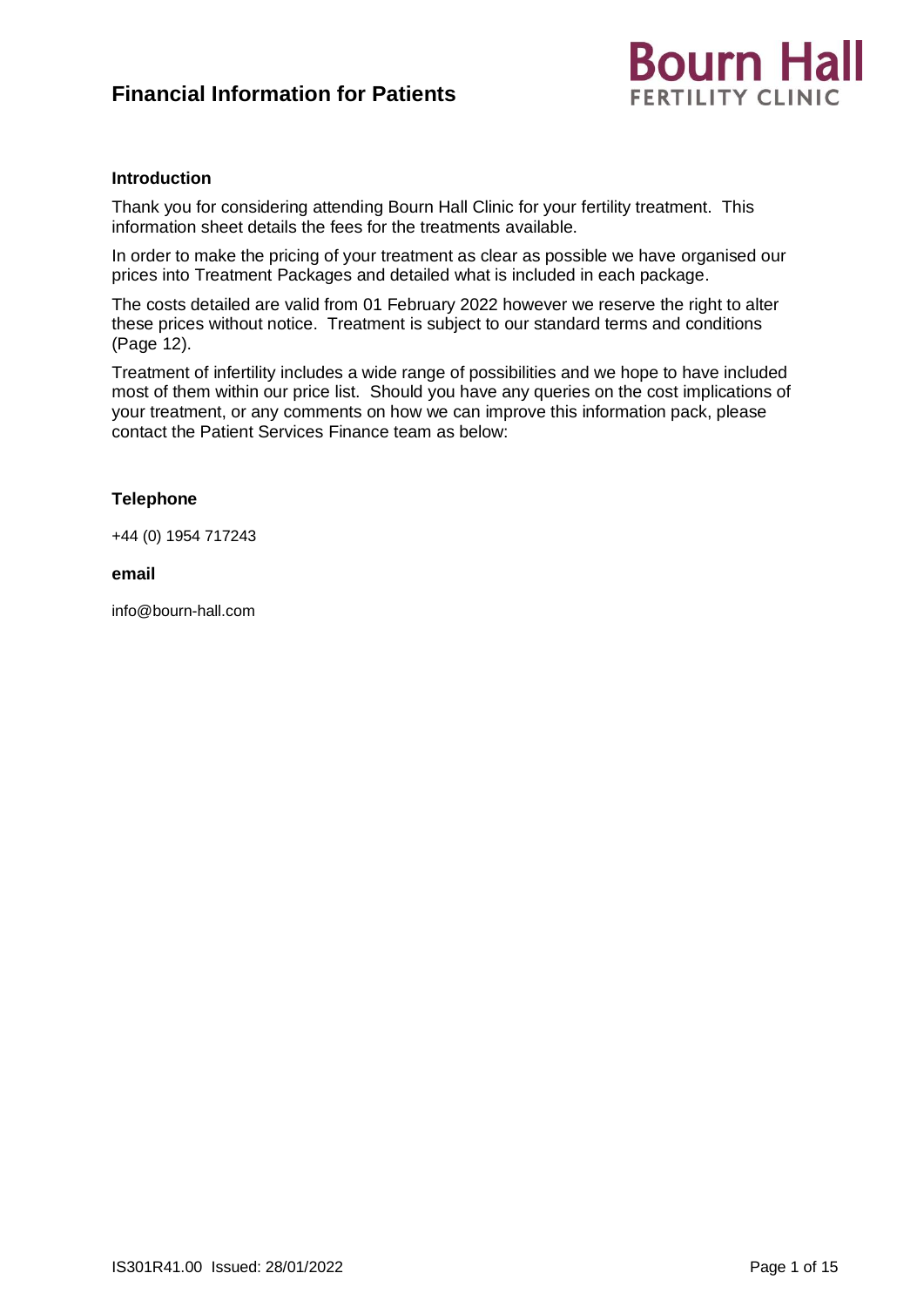**Table of Contents** 

| 1            |      |  |  |  |
|--------------|------|--|--|--|
| $\mathbf{2}$ |      |  |  |  |
| 3            |      |  |  |  |
| 4            |      |  |  |  |
| 5            |      |  |  |  |
| 6            |      |  |  |  |
| 7            |      |  |  |  |
| 8            |      |  |  |  |
| 9            |      |  |  |  |
| 10           |      |  |  |  |
| 10.1         |      |  |  |  |
|              | 10.2 |  |  |  |
|              | 10.3 |  |  |  |
|              | 10.4 |  |  |  |
| 11           |      |  |  |  |
| 12           |      |  |  |  |
| 13           |      |  |  |  |
| 14           |      |  |  |  |
| 15           |      |  |  |  |
| 15.1         |      |  |  |  |
|              | 15.2 |  |  |  |
|              | 15.3 |  |  |  |
|              | 15.4 |  |  |  |
|              | 15.5 |  |  |  |
| 16           |      |  |  |  |
| 17           |      |  |  |  |
| 17.1         |      |  |  |  |
|              | 17.2 |  |  |  |
|              | 17.3 |  |  |  |
|              | 17.4 |  |  |  |
|              | 17.5 |  |  |  |
|              | 17.6 |  |  |  |
|              | 17.7 |  |  |  |
|              | 17.8 |  |  |  |
|              | 17.9 |  |  |  |
| 18           |      |  |  |  |
|              |      |  |  |  |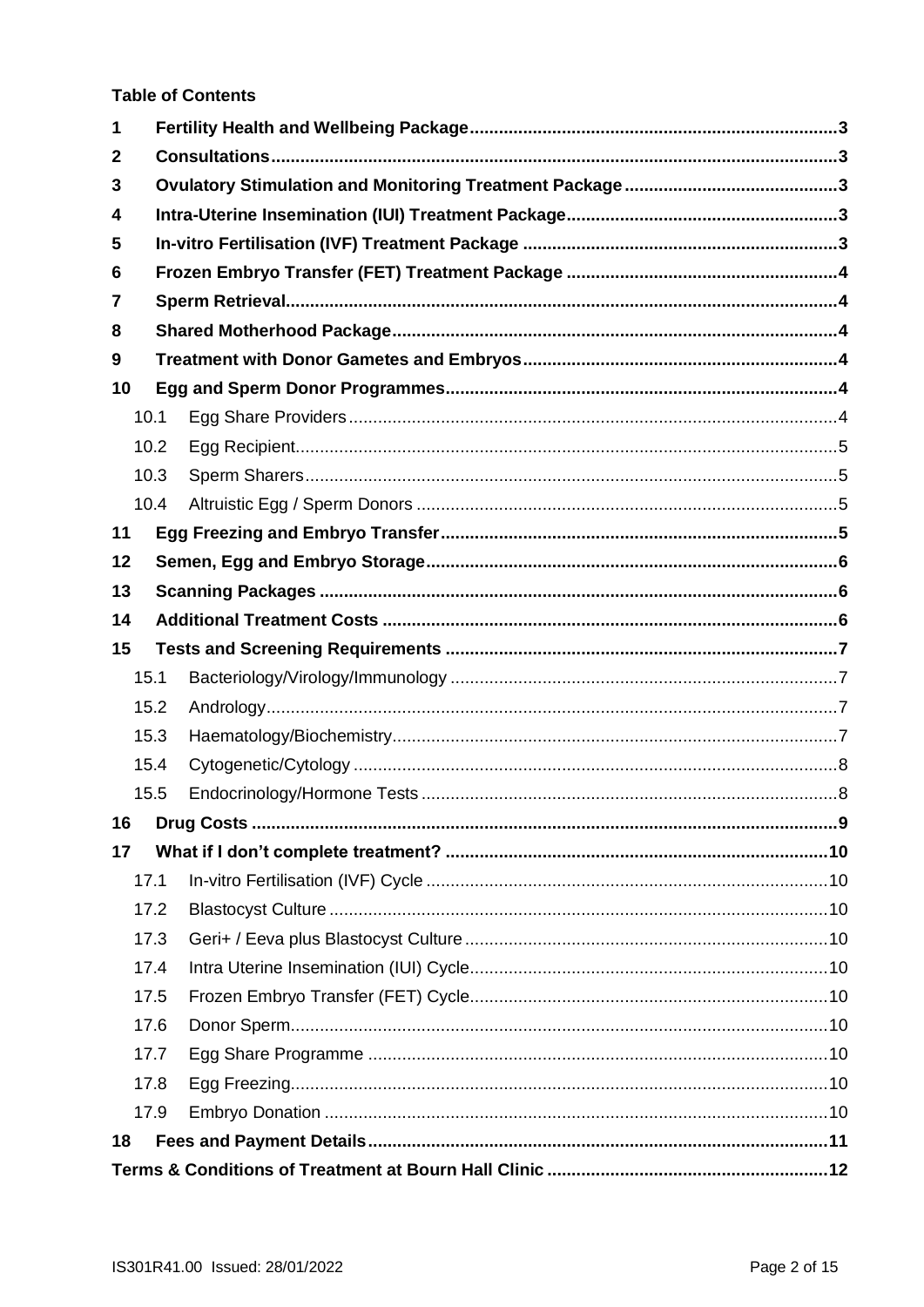# <span id="page-2-0"></span>**1 Fertility Health and Wellbeing Package £400**

| Semen Analysis |  |
|----------------|--|
|                |  |

Pelvic Scan

Ovarian Reserve Blood Test (AMH)

Medical consultation (30 minutes)

Depending on your circumstances you can utilise this package in a flexible way or you may be advised that additional assessments are appropriate for you (see our website for details) which can be booked individually as per the standard price list.

<span id="page-2-1"></span>

| <b>Consultations</b><br>$\mathbf{2}$                                                                                                 |      |  |
|--------------------------------------------------------------------------------------------------------------------------------------|------|--|
| Initial or full consultation with Consultant Gynaecologist / IVF Specialist                                                          | £225 |  |
| Review consultation with Consultant Gynaecologist / IVF Specialist                                                                   | £225 |  |
| <b>Consultation with Andrologist</b>                                                                                                 | £265 |  |
| Fertility Health and Wellbeing Consultation (30 minutes) with Consultant Gynaecologist                                               | £95  |  |
| Appointment cancellation – no refund will be due unless at least 2 working days' notice of cancellation<br>is received.              |      |  |
| Appointment rescheduled – 50 % of consultation fee is payable unless at least 2 working days' notice<br>of rescheduling is received. |      |  |

<span id="page-2-2"></span>

| <b>Ovulatory Stimulation and Monitoring Treatment Package</b><br>$\mathbf{3}$ | £400                                                  |  |
|-------------------------------------------------------------------------------|-------------------------------------------------------|--|
| One treatment cycle                                                           | Pregnancy ultrasound scan                             |  |
| All trans-vaginal scans                                                       | Follow-up consultation (if taken within two months of |  |
| Nurse discussion                                                              | treatment completion)                                 |  |
| Pregnancy urine test                                                          |                                                       |  |

<span id="page-2-3"></span>

| Intra-Uterine Insemination (IUI) Treatment Package<br>4 | £1150                                                 |
|---------------------------------------------------------|-------------------------------------------------------|
| Medical and nursing care                                | Pregnancy urine test                                  |
| All in-treatment laboratory tests and procedures        | Pregnancy ultrasound scan                             |
| All scanning costs                                      | Follow-up consultation (if taken within two months of |
| Insemination procedure                                  | treatment completion)                                 |

*In the event that treatment is cancelled prior to insemination taking place £700 will be refunded*

<span id="page-2-4"></span>

| <b>In-vitro Fertilisation (IVF) Treatment Package</b><br>5                       |                                                                                |
|----------------------------------------------------------------------------------|--------------------------------------------------------------------------------|
| Medical and nursing care                                                         | First year storage                                                             |
| All in-treatment laboratory tests and procedures                                 | Embryo transfer                                                                |
| All monitoring and scanning costs                                                | Pregnancy urine test                                                           |
| Cyst aspiration (if required)                                                    | Pregnancy ultrasound scan                                                      |
| Local anaesthetic or Intravenous sedation (for egg<br>collection procedure only) | Follow-up consultation (if taken within two months of<br>treatment completion) |
| Egg collection                                                                   | Counselling                                                                    |

*In the event that the treatment cycle is cancelled before egg collection takes place there will be a refund of £2950.*

*If it is deemed necessary to freeze all embryos created in a treatment cycle, the cost of the subsequent frozen embryo transfer treatment package will be reduced by 50%*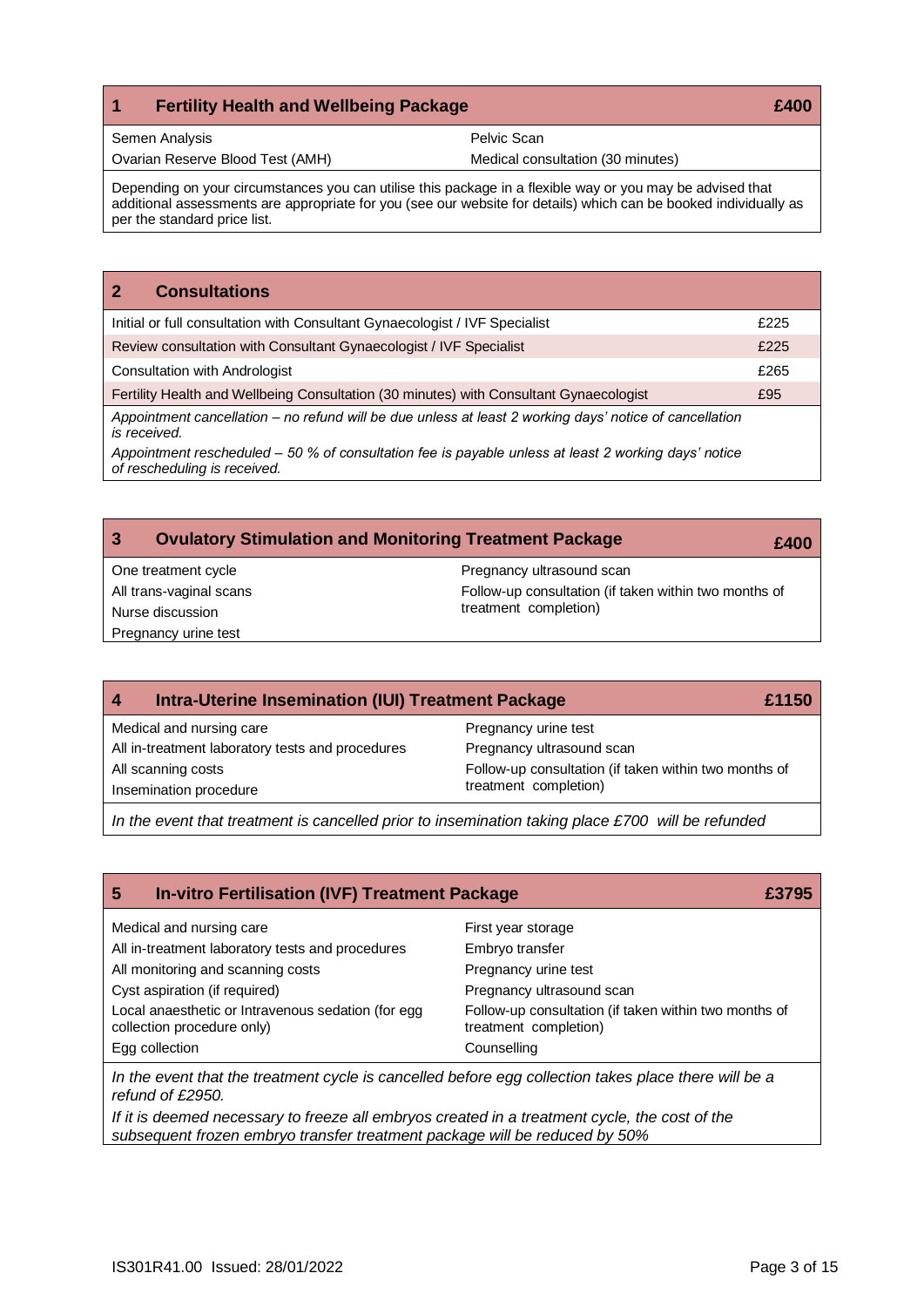<span id="page-3-0"></span>

| <b>Frozen Embryo Transfer (FET) Treatment Package</b><br>6                                                       | £2495                                                 |
|------------------------------------------------------------------------------------------------------------------|-------------------------------------------------------|
| Medical and nursing care                                                                                         | Pregnancy urine test                                  |
| All in-treatment laboratory tests and procedures                                                                 | Pregnancy ultrasound scan                             |
| All scanning costs                                                                                               | Follow-up consultation (if taken within two months of |
| Thawing of embryo(s)                                                                                             | treatment completion)                                 |
| Embryo transfer                                                                                                  |                                                       |
| In the event that the treatment cycle is cancelled before thawing takes place there will be a refund of<br>£2000 |                                                       |

# <span id="page-3-1"></span>**7 Sperm Retrieval**

| Surgical sperm retrieval – PESA or TESE (includes cost of GA if required) | £2400 |
|---------------------------------------------------------------------------|-------|
| Micro-TESE                                                                | £3850 |

<span id="page-3-2"></span>

| 8                                                                                                                                                                                      | <b>Shared Motherhood Package</b>                              | £6375                                                                            |  |
|----------------------------------------------------------------------------------------------------------------------------------------------------------------------------------------|---------------------------------------------------------------|----------------------------------------------------------------------------------|--|
| Initial consultations for each patient, standard virology's for each patient, medications and donor sperm costs are<br>not included and will be billed with any other additional costs |                                                               |                                                                                  |  |
|                                                                                                                                                                                        | Donor screening<br><b>IVF Treatment package</b><br>Embryology | Embryo freezing if necessary<br>1 fresh or frozen embryo transfer as appropriate |  |
| In the event that the treatment cycle is cancelled before egg collection takes place there will be a refund of £3675                                                                   |                                                               |                                                                                  |  |

<span id="page-3-3"></span>

| -9<br><b>Treatment with Donor Gametes and Embryos</b>                                                              |       |
|--------------------------------------------------------------------------------------------------------------------|-------|
| <b>Donor Sperm</b>                                                                                                 |       |
| Family Reservation Fee (per 5 ampoules of donor sperm and includes first year of storage)                          | £395  |
| Donor sperm (per vial used)                                                                                        | £700  |
| Purchase and administration costs for transfer of reserved donor sperm to another UK licensed centre<br>(per vial) | £800  |
| <b>Donor Eggs - fresh synchronised cycle</b>                                                                       | £5000 |
| <b>Donor Eggs - frozen eggs (six)</b>                                                                              | £3750 |
| <b>Donor Eggs - additional frozen eggs (per egg)</b>                                                               | £500  |
| <b>Donor Embryos</b>                                                                                               | £1800 |

# <span id="page-3-4"></span>**10 Egg and Sperm Donor Programmes**

# <span id="page-3-5"></span>**10.1 Egg Share Providers**

Receive the IVF treatment package (see section 5), drugs up to pregnancy test, ICSI and the HFEA registration fee free of charge.

*Fees are payable for the initial consultation and screening tests that are required to determine eligibility for this package of IVF treatment, please ask for further information.*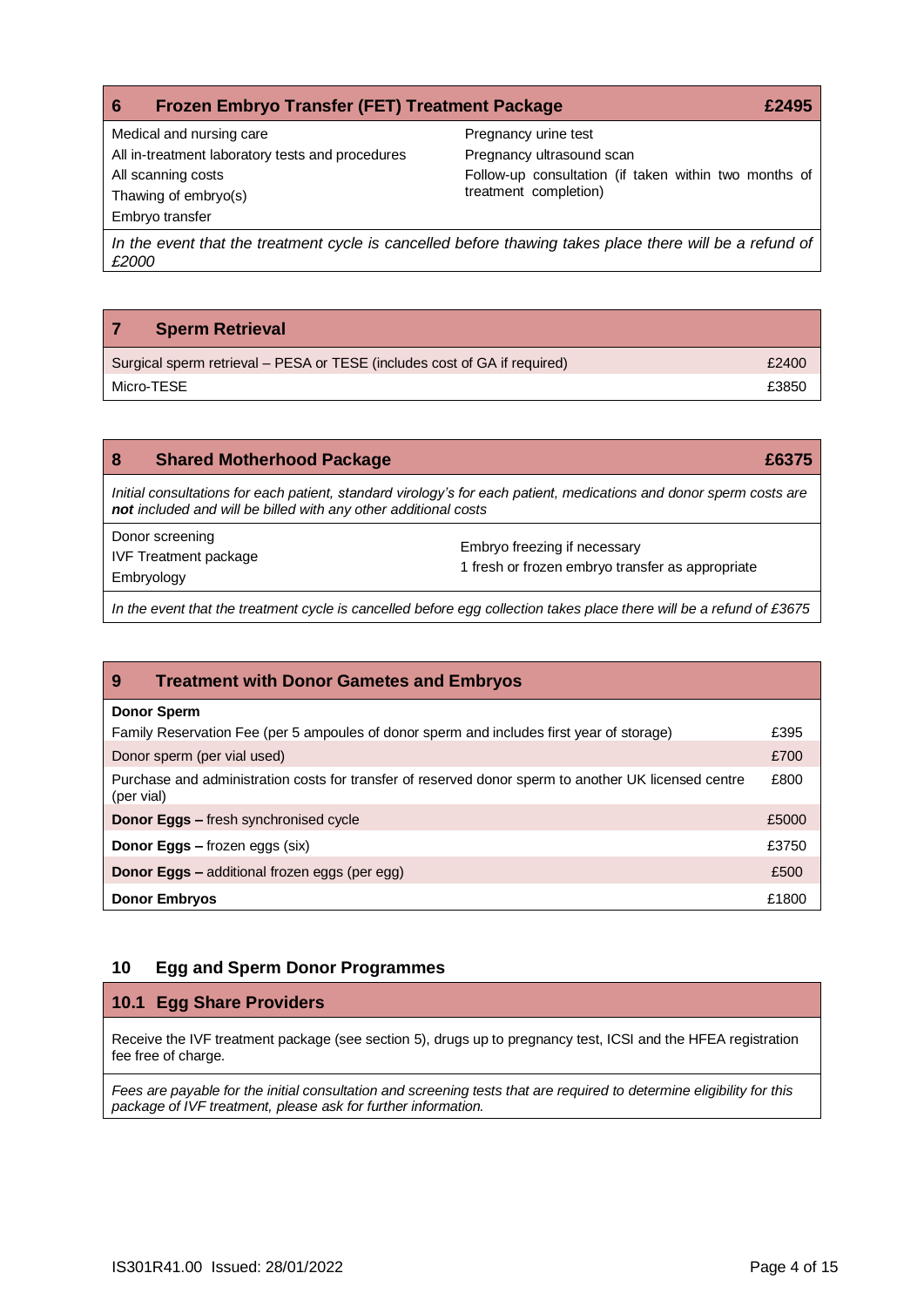# <span id="page-4-0"></span>**10.2 Egg Recipient From £7325**

Medical and nursing care All in-treatment laboratory tests and procedures All monitoring and scanning costs Donor oocytes Fertilisation with IVF Embryo transfer

Pregnancy urine test Pregnancy ultrasound scan Follow-up consultation (if taken within two months of treatment completion) Counselling

### <span id="page-4-1"></span>**10.3 Sperm Sharers**

Receive the IVF treatment package (see section 5) and the HFEA registration fee free of charge.

*Fees are payable for the initial consultation and screening tests that are required to determine eligibility for this package of IVF treatment , please ask for further information.*

# <span id="page-4-2"></span>**10.4 Altruistic Egg / Sperm Donors**

Altruistic egg and sperm donors are entitled to claim compensation for visits to the clinic in accordance with HFEA regulations.

# <span id="page-4-3"></span>**11 Egg Freezing and Embryo Transfer**

| Stimulation, monitoring, egg collection and egg freezing - single cycle<br>£4100 |                                                            |       |  |
|----------------------------------------------------------------------------------|------------------------------------------------------------|-------|--|
| Medical and nursing care<br>All in-treatment laboratory tests and procedures     | Local anaesthetic / Intravenous sedation<br>Egg collection |       |  |
| All monitoring and scanning costs                                                | Egg freezing (including first year of storage)             |       |  |
| Cyst aspiration (if required)                                                    | Counselling                                                |       |  |
| Additional cycles within 12 months, per cycle<br>£1500                           |                                                            |       |  |
|                                                                                  |                                                            |       |  |
| <b>Embryology and embryo transfer</b>                                            |                                                            | £3250 |  |
| Egg thawing                                                                      | Pregnancy ultrasound scan                                  |       |  |
| <b>Fertilisation with ICSI</b>                                                   | Follow-up consultation (if taken within two months of      |       |  |
| Embryo transfer                                                                  | treatment completion)                                      |       |  |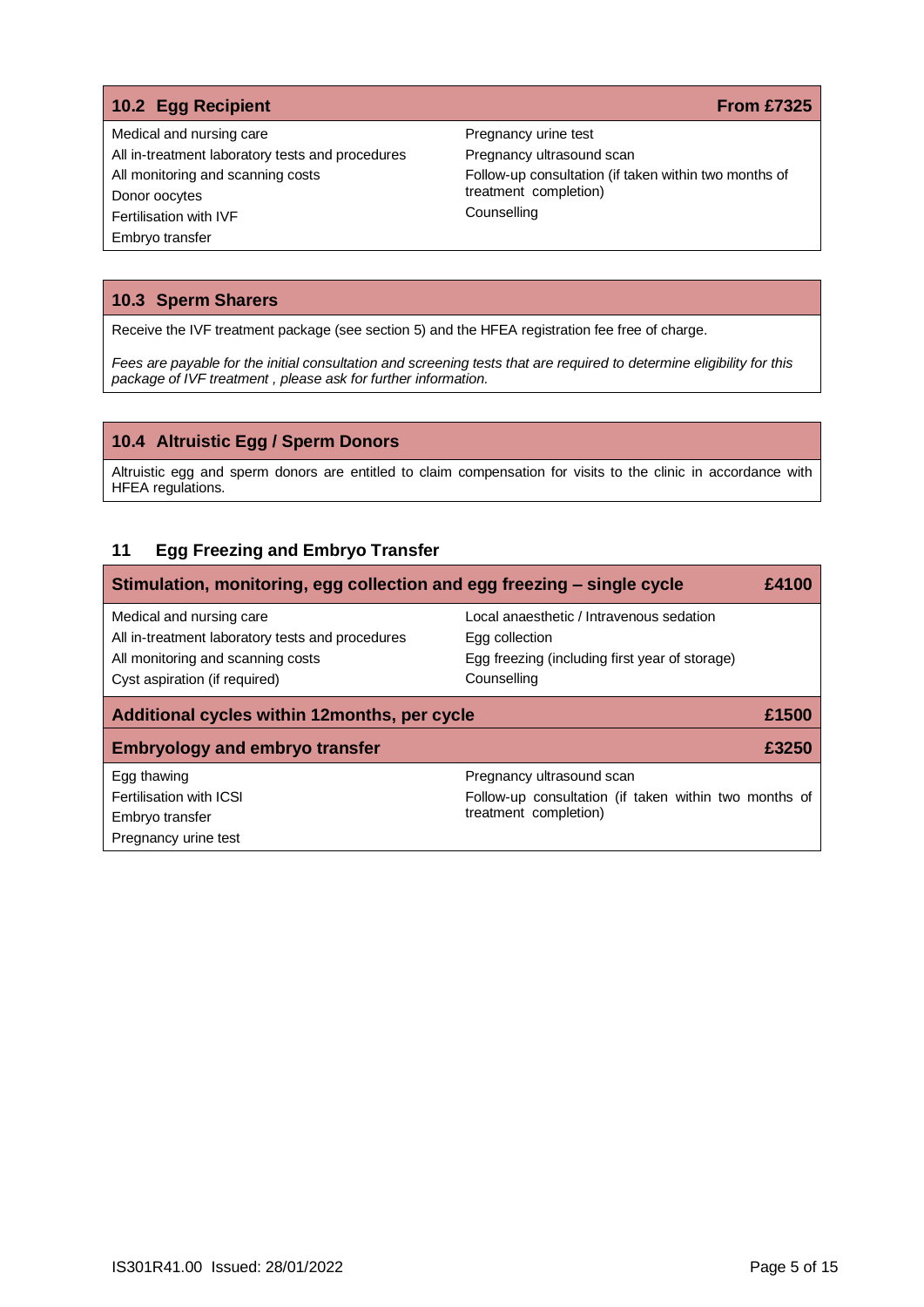<span id="page-5-0"></span>

| <b>Semen, Egg and Embryo Storage</b><br>$12 \overline{ }$                                                        |      |
|------------------------------------------------------------------------------------------------------------------|------|
| Semen freezing of three ejaculates up to a maximum of 12 ampoules of sperm, including three semen<br>assessments | £850 |
| Storage of semen for second and subsequent years and part thereof (annual fee)                                   | £395 |
| Storage of eggs for second and subsequent years or part thereof (annual fee)                                     | £395 |
| Initial freezing/administration fee for suitable spare embryos                                                   | £780 |
| Storage of embryos for second and subsequent years or part thereof (annual fee)                                  | £395 |
| Administration charge for preparing frozen gametes or embryos for transfer to another UK clinic                  | £125 |
| Administration charge for preparing frozen gametes or embryos for transfer to an overseas clinic                 | £300 |

# <span id="page-5-1"></span>**13 Scanning Packages**

| Pelvic ultrasound scans for Bourn Hall patients outside of treatment | £200 |
|----------------------------------------------------------------------|------|
| Pelvic ultrasound scans for non Bourn Hall patients                  | £300 |

# <span id="page-5-2"></span>**14 Additional Treatment Costs**

| <b>Additional costs</b>                                                 |       |                                                                                     |        |
|-------------------------------------------------------------------------|-------|-------------------------------------------------------------------------------------|--------|
| HFEA registration fee - per cycle of<br><b>IVF/ICSI</b>                 | £80   | HFEA registration fee $-$ per donor<br>insemination                                 | £37.50 |
| Anaesthetists fee                                                       | £500  | <b>Hysteroscopy</b>                                                                 | £800   |
| Local anaesthetic / intravenous sedation                                | £200  | Endometrial scratching                                                              | £400   |
| <b>ICSI</b>                                                             | £1300 | <b>HyCoSy</b>                                                                       | £420   |
| IMSI (including ICSI)                                                   | £1475 | Intralipid 20% infusion                                                             | £395   |
| <b>Blastocyst culture</b>                                               | £800  | Surrogate consultation                                                              | £300   |
| Preimplantation Genetic Screening (PGS)<br>up to 6 samples              | £2500 | IVF with surrogacy (this includes a £500<br>non refundable deposit)                 | £5400  |
| <b>Preimplantation Genetic Screening (PGS)</b><br>per additional sample | £300  | IVF with surrogacy with donor eggs (this<br>includes a £500 non refundable deposit) | £8350  |
| Assisted hatching                                                       | £450  | Blood tests and screening requirements                                              | See 15 |
| Geri+                                                                   | £300  | Drugs required for treatment                                                        | See 16 |
| Eeva test                                                               | £550  | Mock embryo transfer                                                                | £300   |
| <b>Embryo Glue</b>                                                      | £250  | Private prescription                                                                | £40    |
| ERA - endometrial receptivity testing                                   | £1000 | Endometrio – endometrial receptivity<br>testing and culture                         | £1500  |
| ERA – endometrial receptivity testing<br>supplementary biopsy           | £750  |                                                                                     |        |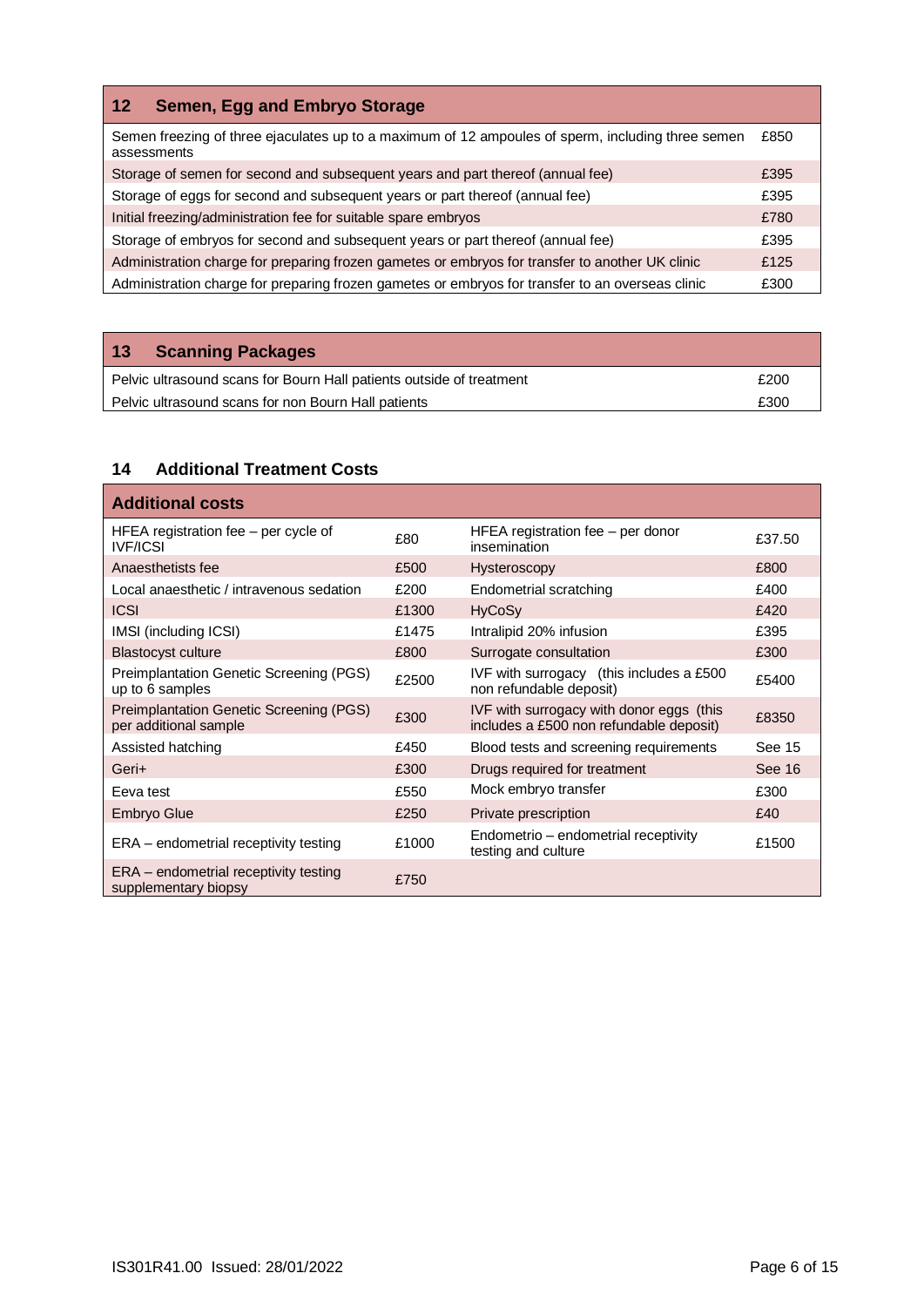# <span id="page-6-0"></span>**15 Tests and Screening Requirements**

The tables below detail the charges for the most frequently required tests and screening requirements. You will be advised at your consultation which tests you will be required to have. Test results from other sources may be acceptable – please bring them to your consultation for review.

Occasionally additional tests may be required; if this is the case you will be informed of any fee prior to the additional service being carried out.

<span id="page-6-1"></span>

| Bacteriology/Virology/Immunology<br>15.1 | £   |
|------------------------------------------|-----|
| Covid-19                                 | 115 |
| <b>HTLV 1 &amp; 2</b>                    | 56  |
| <b>HIV</b>                               | 56  |
| Hepatitis A antibody                     | 56  |
| Hepatitis B Surface Antigen              | 56  |
| <b>Hepatitis B Core antibody</b>         | 56  |
| <b>Hepatitis C</b>                       | 56  |
| Rubella                                  | 42  |
| <b>APCA</b>                              | 42  |
| Toxoplasmosis                            | 47  |
| Semen culture                            | 63  |
| High vaginal culture                     | 63  |
| Cervical swab culture                    | 63  |
| Lupus anticoagulant                      | 89  |
| Phospholipid antibodies                  | 79  |
| Cardiolipin                              | 89  |
| Cytomegalovirus (CMV)                    | 105 |
| <b>TORCH</b> screen                      | 142 |
| Syphilis (VDRL/TPHA)                     | 53  |
| Chlamydia (blood test)                   | 105 |
| Chlamydia (urine test)                   | 56  |
| Gonorrhoea (urine test)                  | 56  |

<span id="page-6-2"></span>

| 15.2 Andrology               |     |
|------------------------------|-----|
| Semen assessment             | 175 |
| Sperm antibody test          | 175 |
| Sperm DNA fragmentation test | 420 |

<span id="page-6-3"></span>

| 15.3 Haematology/Biochemistry | £   |
|-------------------------------|-----|
| Full blood count              | 42  |
| Blood group                   | 42  |
| Blood cross match             | 42  |
| Haemoglobin                   | 42  |
| Sickle-cell screen            | 84  |
| <b>Glucose</b>                | 42  |
| Fasting insulin               | 42  |
| Prothrombotic screening       | 620 |
| Recurrent miscarriage profile | 853 |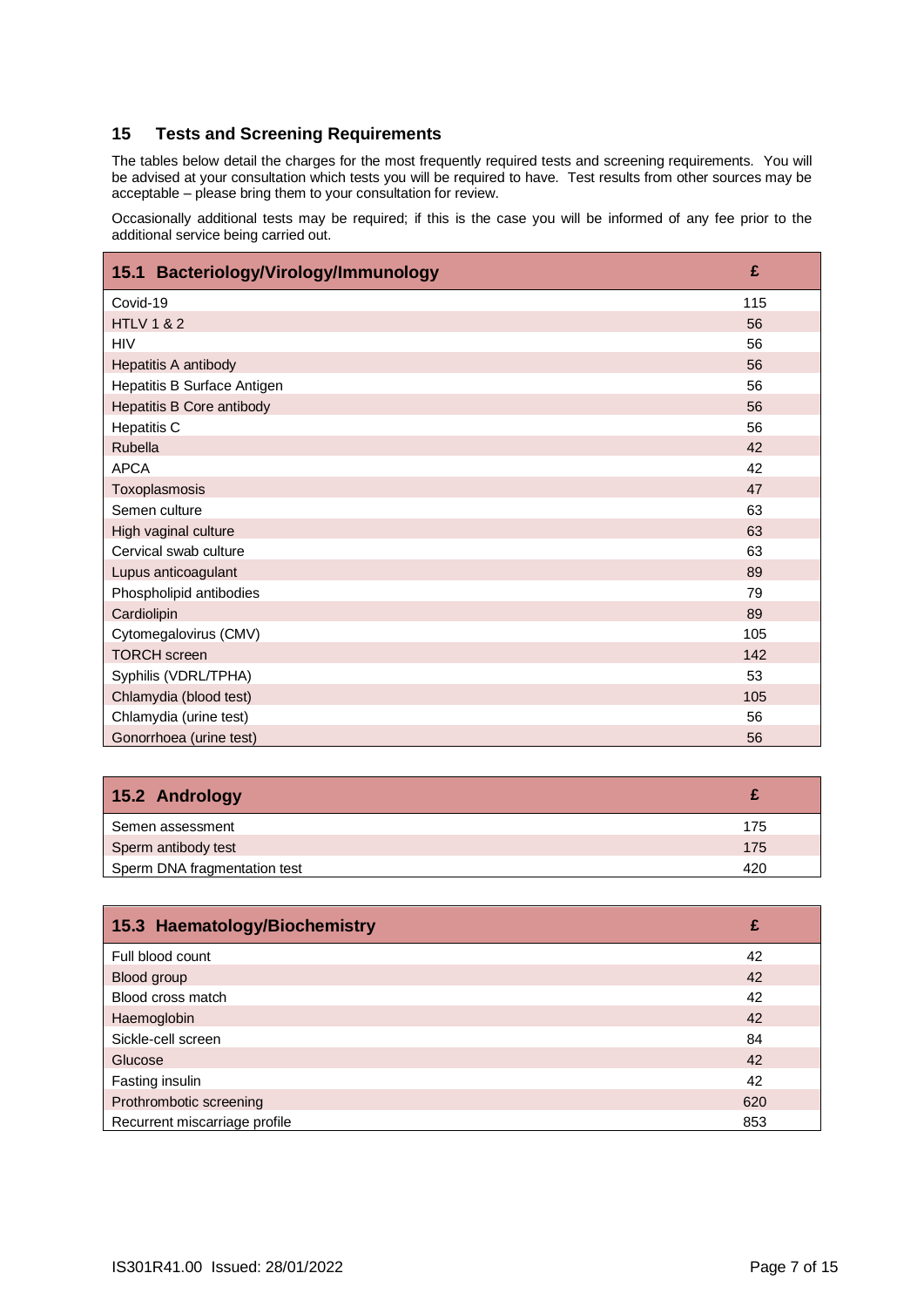<span id="page-7-0"></span>

| 15.4 Cytogenetic/Cytology                         |     |
|---------------------------------------------------|-----|
| Chromosomes - blood                               | 315 |
| Cystic fibrosis screen                            | 210 |
| Karyotyping/cystic fibrosis/Y-deletion (together) | 630 |
| Y-deletion test                                   | 189 |
| Cytology cyst fluid (per sample)                  | 210 |

<span id="page-7-1"></span>

| 15.5 Endocrinology/Hormone Tests   | £   |
|------------------------------------|-----|
| AMH (anti-Mullerian hormone) test  | 115 |
| FSH (follicle stimulating hormone) | 42  |
| LH (luteinising hormone)           | 42  |
| Prolactin                          | 42  |
| Estradiol $(E_2)$                  | 42  |
| Progesterone (P4)                  | 75  |
| Beta-HCG                           | 42  |
| Androstenedione                    | 74  |
| Testosterone                       | 63  |
| <b>DHEAS</b>                       | 74  |
| <b>SHBG</b>                        | 63  |
| Thyroxine (T4)                     | 75  |
| TSH (thyroid stimulation hormone)  | 75  |
| T <sub>3</sub>                     | 42  |
| Cortisol                           | 42  |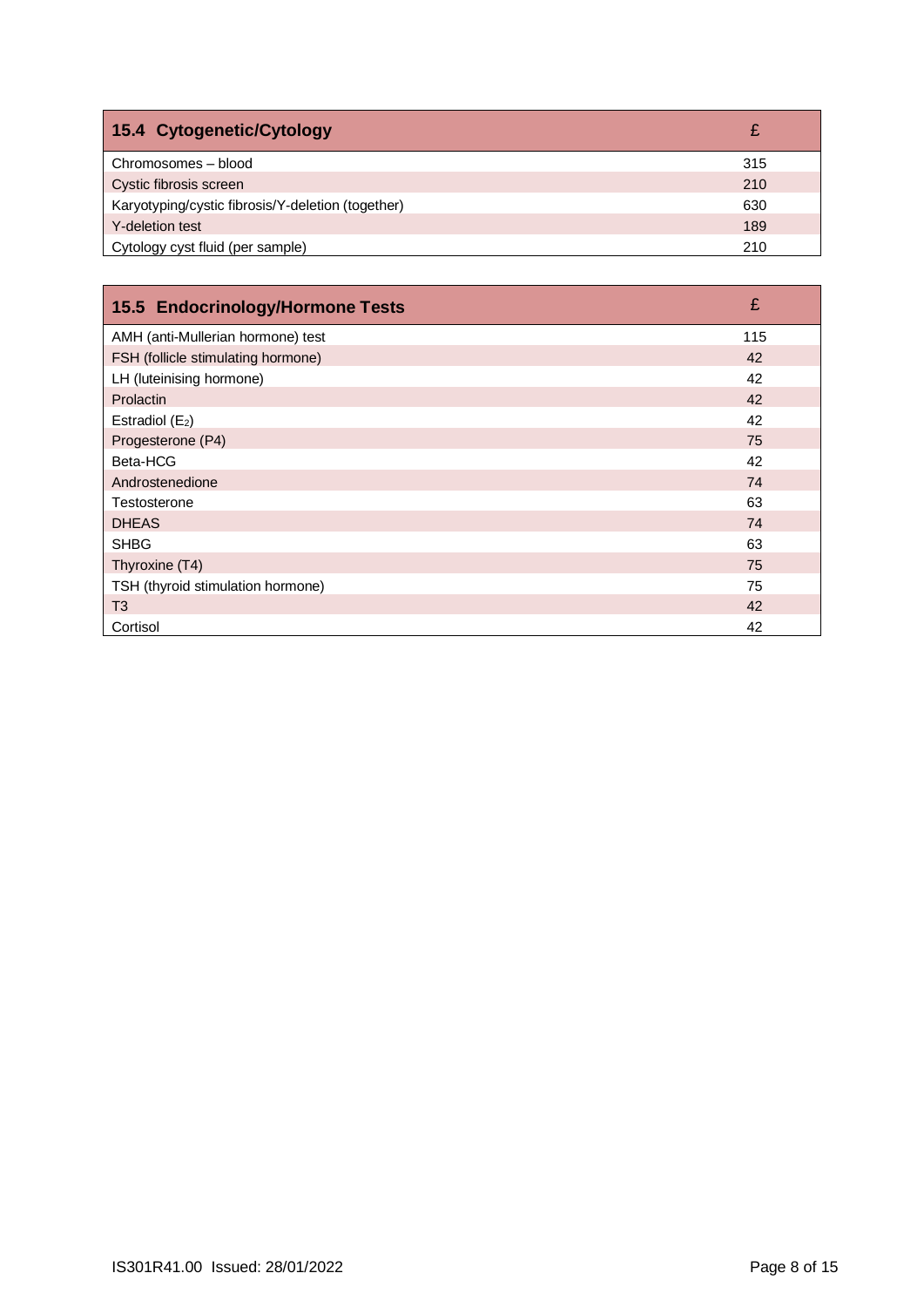# <span id="page-8-0"></span>**16 Drug Costs**

# **Please note: the cost of drugs is additional to the treatment cycle costs.**

Each treatment cycle is individualised to give you the best chance of success so there is not a standard cost of medications. Once you have seen one of our doctors and have your treatment plan in place we can give you a personalised quote for your treatment.

| Intra-Uterine Insemination (IUI) 1 cycle | From £300    |
|------------------------------------------|--------------|
| Frozen Embryo Transfer (FET) 1 cycle     | From £200    |
| <b>IVF Treatment Cycle Drugs 1 cycle</b> | From $£1500$ |

| <b>Treatment Drugs - Individually priced</b> |                  | £            |
|----------------------------------------------|------------------|--------------|
| Aspirin 75 mg dispersible tablets            | $1 \times 28$    | $\mathbf{1}$ |
| Cabergoline 0.5mg tablets                    | $1 \times 8$     | 35           |
| Cetrotide 0.25mg injection                   | 1 vial           | 37           |
| Clomifene citrate 50 mg tablets              | $1 \times 10$    | 10           |
| Crinone 8% vaginal gel                       | $1 \times 15$    | 35           |
| Cyclogest 400 mg pessaries                   | $1 \times 15$    | 20           |
| Estraderm 100 mcg MX patches                 | $1 \times 8$     | 10           |
| Folic acid                                   | $1 \times 28$    | 10           |
| Fragmin (2,500iu) Inhixa (2,000iu)           | $1 \times 10$    | 51           |
| Fragmin (5,000iu) Inhixa (4,000iu)           | $1 \times 10$    | 51           |
| Gonal F (75 IU) injection                    | 1 vial           | 32           |
| Gonal F (300 IU)                             | 1 pre-filled pen | 128          |
| <b>Gonal F (450 IU)</b>                      | 1 pre-filled pen | 192          |
| Gonal F (900 IU)                             | 1 pre-filled pen | 384          |
| Intralipid Infusion                          | 1 infusion       | 375          |
| Lubion (25mg) injection                      | 1 x 7 vials      | 140          |
| Luveris (75 IU)                              | 1 vial           | 58           |
| Menopur (150IU) injection                    | 1 vial           | 65           |
| Menopur (600IU)                              | 1 multidose vial | 260          |
| Menopur (1200IU)                             | 1 multidose vial | 520          |
| Metformin 500mg tablets                      | $1 \times 84$    | 10           |
| Microgynon tablets                           | $1 \times 63$    | 10           |
| Norethisterone 5 mg tablets                  | $1 \times 30$    | 10           |
| Ovitrelle injection                          | 1 pre-filled pen | 61           |
| Private prescription                         |                  | 40           |
| Pergoveris 75/150 IU                         | 1 vial           | 70           |
| Pergoveris 300/150iu                         | 1 pre-filled pen | 160          |
| Pergoveris 900/450iu                         | 1 pre-filled pen | 480          |
| Prednisolone 5 mg tablets                    | $1 \times 28$    | 10           |
| Progynova 2 mg tablets                       | $1 \times 84$    | 12           |
| Suprecur (buserelin) sc injection            | 1 vial           | 25           |
| Synarel (nafarelin) nasal spray              | 60 dose          | 70           |
| Zomacton (4 mg) injection                    | 1 ampoule        | 120          |

Your initial treatment medication can be delivered to your home, or specified delivery address, free of charge.

Patients purchasing drugs from Bourn Hall Clinic will receive a comprehensive drug teach, a sharps bin, needles and syringes and disposal of these after treatment, free of charge.

We routinely check our prices against those of other suppliers to ensure that our prices remain competitive.

Although the above prices were correct at the time of printing Pharmacy prices are subject to change without notice.

If other products are required check with the Pharmacy for prices.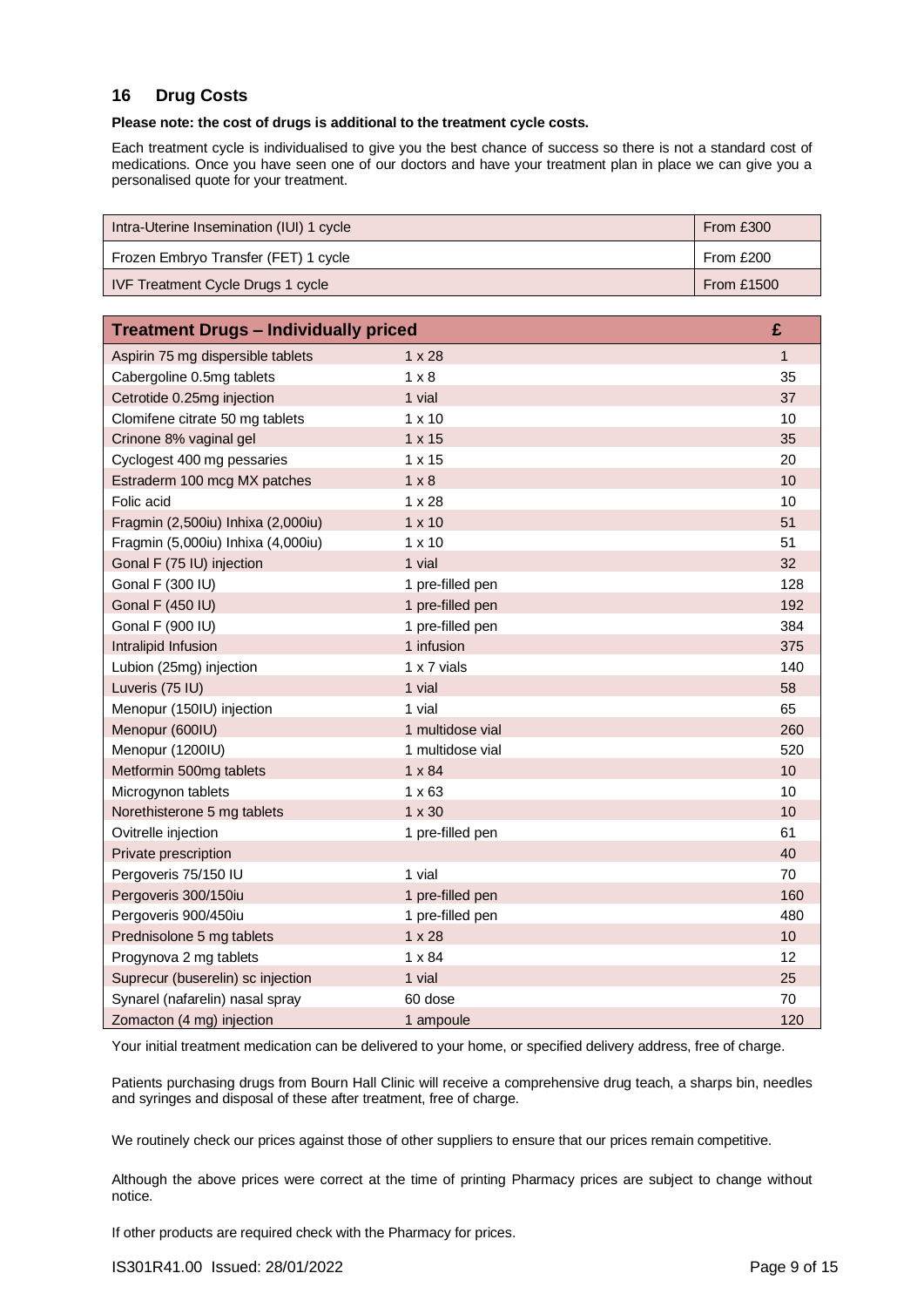# <span id="page-9-0"></span>**17 What if I don't complete treatment?**

It is sometimes necessary to discontinue treatment for medical reasons. Under these circumstances we may refund/partially refund your treatment costs or discount your next treatment cycle.

Here are the most common examples of our refund or discount rates. Please note that we do not refund any of the costs relating to the pre-treatment procedures or drugs.

### <span id="page-9-1"></span>**17.1 In-vitro Fertilisation (IVF) Cycle**

If an IVF cycle is discontinued on the advice of a Bourn Hall consultant, for medical reasons after stimulation has commenced but before the egg collection procedure we will refund you the full cost of the IVF Treatment Package less £845. This is to cover the cost of administration and nursing care up to this point. Once the egg collection procedure has commenced no refund will be made.

If your IVF treatment is halted on the advice of a Bourn Hall consultant, for medical reasons prior to transfer of your embryos, necessitating the freezing of the embryos created in the treatment cycle, the cost of the first frozen embryo transfer will be reduced by 50%.

# <span id="page-9-2"></span>**17.2 Blastocyst Culture**

In the event that the blastocyst culture fails prior to the transfer of the embryos we will refund you the blastocyst fee.

# <span id="page-9-3"></span>**17.3 Geri+ / Eeva plus Blastocyst Culture**

In the event that a day 2 or day 3 embryo transfer is recommended we will refund you the blastocyst fee.

# <span id="page-9-4"></span>**17.4 Intra Uterine Insemination (IUI) Cycle**

In the event that insemination does not take place we will refund you £700 .

# <span id="page-9-5"></span>**17.5 Frozen Embryo Transfer (FET) Cycle**

If an FET cycle is discontinued for any reason, before thawing, we will refund you £2,000 of the FET Treatment Package fee.

If embryos fail to thaw or cleave, there will be a 50% refund of the Treatment Package fee.

### <span id="page-9-6"></span>**17.6 Donor Sperm**

Sperm donors are permitted to create a maximum of 10 families. In order to help you achieve your family we reserve a maximum of 5 (five) ampoules of sperm for you from your chosen donor. We recommend that same gender couples who both wish to have treatment using the same donor consider paying two reservation fees to reserve 10 ampoules of sperm.

### <span id="page-9-7"></span>**17.7 Egg Share Programme**

Fresh eggs - A minimum of 8 mature eggs are required to enable egg sharing to take place. Should the monitoring scans indicate it is likely that less than 8 mature eggs will be collected the egg share provider has the option to transfer to a self funded treatment cycle. If egg collection proceeds with the expectation of sufficient mature eggs being obtained but subsequently there are insufficient mature eggs obtained to enable sharing to occur then the treatment fees paid by the egg share recipient will be refunded and Bourn Hall Clinic will bear the cost of the egg share providers' treatment cycle.

Frozen eggs - If eggs are purchased from our egg bank and these subsequently fail to thaw then the treatment fees paid by the egg recipient will be refunded.

### <span id="page-9-8"></span>**17.8 Egg Freezing**

If eggs are collected, but none are successfully frozen, we will refund the full treatment package fee.

If there is no subsequent embryo transfer, we will refund the full embryo transfer package fee.

### <span id="page-9-9"></span>**17.9 Embryo Donation**

If your treatment with donated embryos is discontinued for medical reasons, or if the embryos fail to thaw or cleave, the treatment fee will be refunded in full. We do not refund any of the costs relating to the pre-treatment procedures or drugs.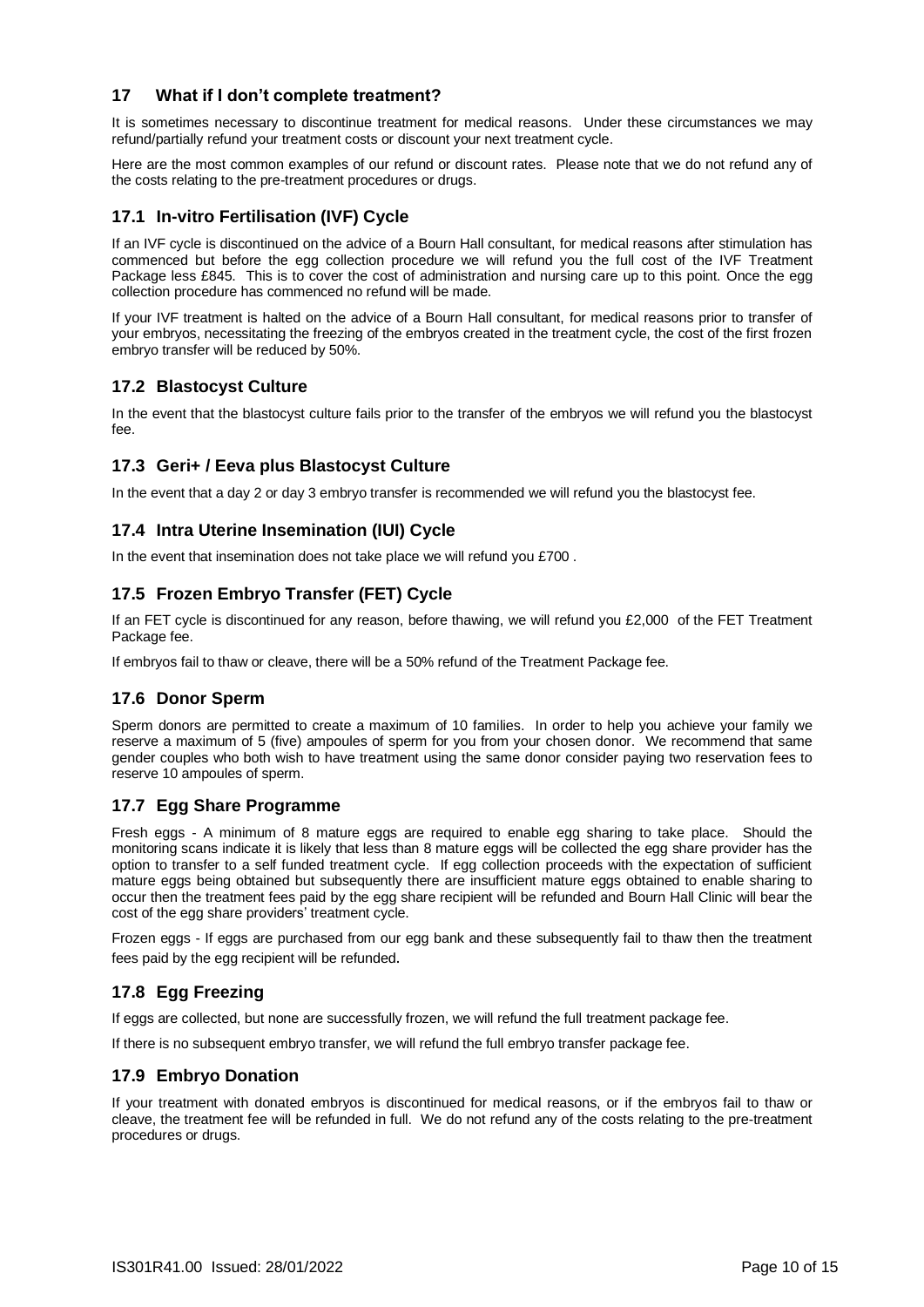# <span id="page-10-0"></span>**18 Fees and Payment Details**

Comprehensive financial information is provided at your first consultation.

A general guide to when payments are due is shown below:

| <b>Activity</b>                                                                          | When payment is due                                                                                                          |
|------------------------------------------------------------------------------------------|------------------------------------------------------------------------------------------------------------------------------|
| Consultation; any tests carried out in the Clinic (e.g.<br>semen analysis or blood test) | Some consultations and tests are payable at time of<br>booking; all others are due on the day of the consultation<br>or test |
| Treatment package + HFEA Registration Fee                                                | Before or on the commencement of the treatment cycle                                                                         |
| Screening tests and/or investigations additional to the<br>treatment package             | Before or on the commencement of the treatment cycle or<br>on the day the test is advised and agreed                         |
| Additional treatments during the treatment cycle (e.g.<br>ICSI or Blastocyst culture)    | On the day the decision is made to include the additional<br>treatment                                                       |
| Collection of drugs from Pharmacy                                                        | At the time of collection                                                                                                    |
| Arranging drug delivery by a homecare provider                                           | On placing the order                                                                                                         |

All assisted conception treatment cycles are required to be registered with the Human Fertilisation & Embryology Authority (HFEA). The HFEA charge a registration fee that becomes due at the start of a treatment cycle.

Payment may be made in full by debit or credit card, or bank transfer. Credit card payments are accepted over the telephone prior to treatment.

We accept most major credit or debit cards and bank transfers.

For bank transfers please contact the Patient Services team at your local Bourn Hall Clinic.

Please see the Terms & Conditions of Treatment at Bourn Hall Clinic (Page 12)

#### **Refunds**

Any refunds due will be paid once the Patient Services team has received confirmation of the change of treatment from the medical staff.

Refunds will be made by card (but only to the card used for the initial payment), bank transfer or cheque.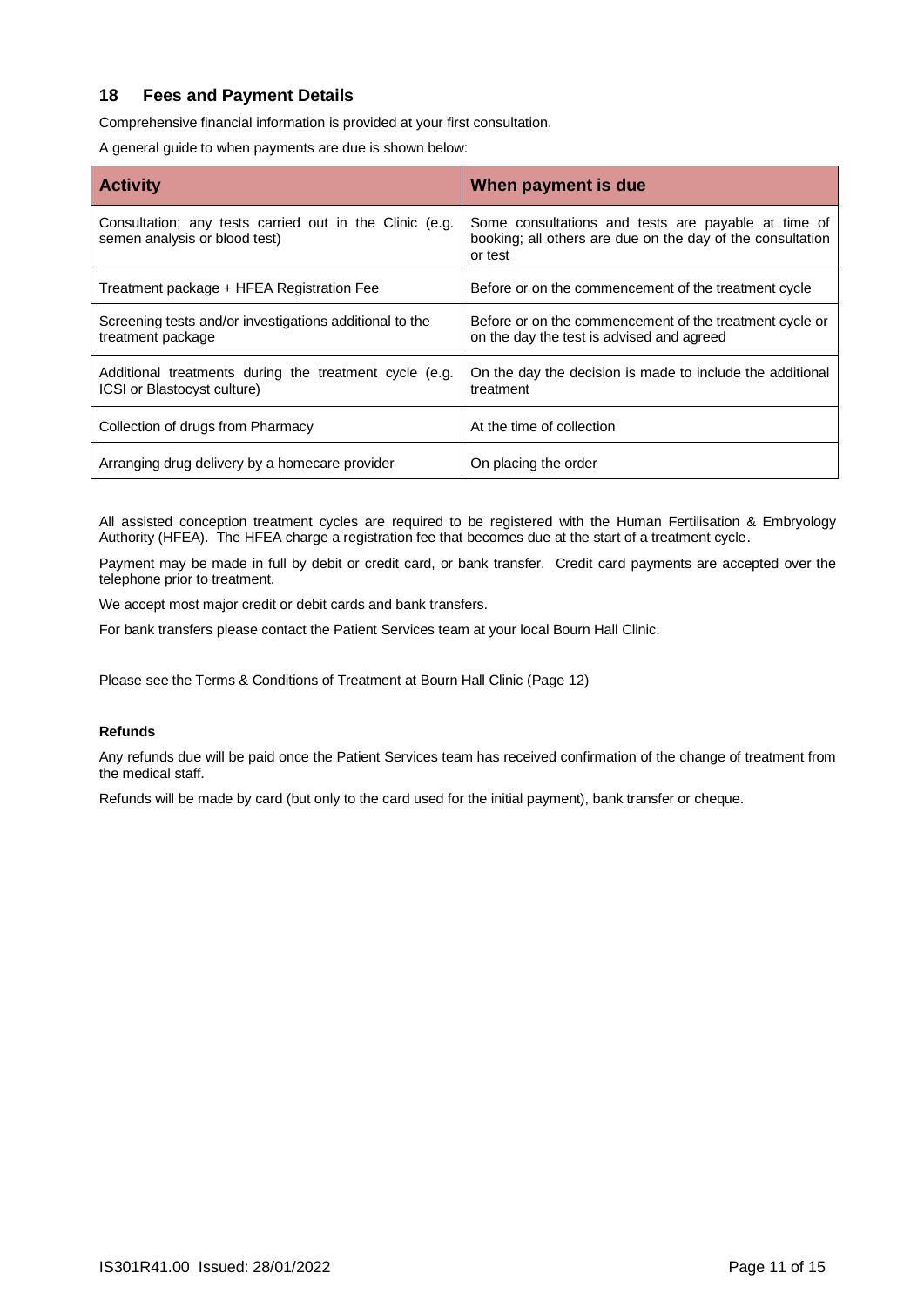# **Terms & Conditions of Treatment at Bourn Hall Clinic**

#### **Version 8 valid from February 2022**

<span id="page-11-0"></span>These terms and conditions cover the provision of fertility treatment and associated services and medication and apply to all patients paying for any of our treatment packages and associated services.

#### 1. Definitions

"Bourn Hall Clinic" means Bourn Hall Limited, a company registered in England and Wales, with company registration number 01897182 and whose registered office is at Bourn Hall, High Street, Bourn, Cambridge, England, CB23 2TN. Our registered VAT number is 876329778.

"The patient(s)" shall mean the person, people or couple seeking advice, assistance and/or treatment from Bourn Hall Clinic.

"Advice, assistance and/or treatment" shall have the meaning necessary for their context and shall be defined by reference to the services from time to time offered by Bourn Hall Clinic.

#### 2. Our contract with you

The Services we provide comprise fertility treatment plans, including advice, assistance, fertility diagnostics, fertility preservation and treatment, as further described in this, or any other documents, on our website and during any consultations or other meetings we have with you, and which will usually take place at one of our clinics or via video or telephone consultation. Our contract with you will become binding in relation to any particular service, treatment or course of treatment when you book that service or treatment with us.

This agreement applies to anybody who receives Services from Bourn Hall Clinic for the duration of the Services.

#### 3. Place of Treatment

Unless otherwise agreed between the parties, treatment shall take place at one of our clinics/facilities/treatment centres. We sometimes work with partner clinics who provide elements of our services on our behalf: we would always agree that with you in advance, and your contract would still be with Bourn Hall Clinic.

Bourn Hall Clinic will not provide services outside of the United Kingdom except by prior agreement.

In circumstances where, for any reason, we are not able to treat you at all, we may refer you to an alternative provider, in which case you would need to enter a contract with that alternative provider, and you would not have a contract with Bourn Hall Clinic.

#### 4. Costs and Payment

If you are receiving NHS funding for your fertility treatment, you will not have to pay anything for the treatment made available by the NHS.

For self-funded patients:

- In order to make the pricing of your treatment as clear as possible, we have developed a [fee calculator](https://www.bournhall.co.uk/fees-funding/fee-calculator/) which is available on our website, indicating the base prices for our most frequently requested treatments. The quoted costs are revised periodically and published on our website; our full pricelist and associated terms can be found on the website www.bournhall.co.uk Fees & Funding-Self [Funding-Fee Schedule.](https://www.bournhall.co.uk/fees-funding/self-funding/) We will always provide you with a specific quote prior to your treatment commencing, including an estimated charge for drugs.
- We use our best efforts to ensure that the prices we quote for our services are correct, and we will not change the base price we have quoted you for a Consultation, Additional Treatment or Treatment Plan, if you choose to proceed with the services covered by that price within the time specified in the documentation we provide to you. However, some elements of our treatments may vary after commencement, in which case we will adjust our charges accordingly, and will notify you of the change without delay, namely:
	- a. the dosage of drugs, or actual drugs required during the course of the treatment due to a particular patient's needs; and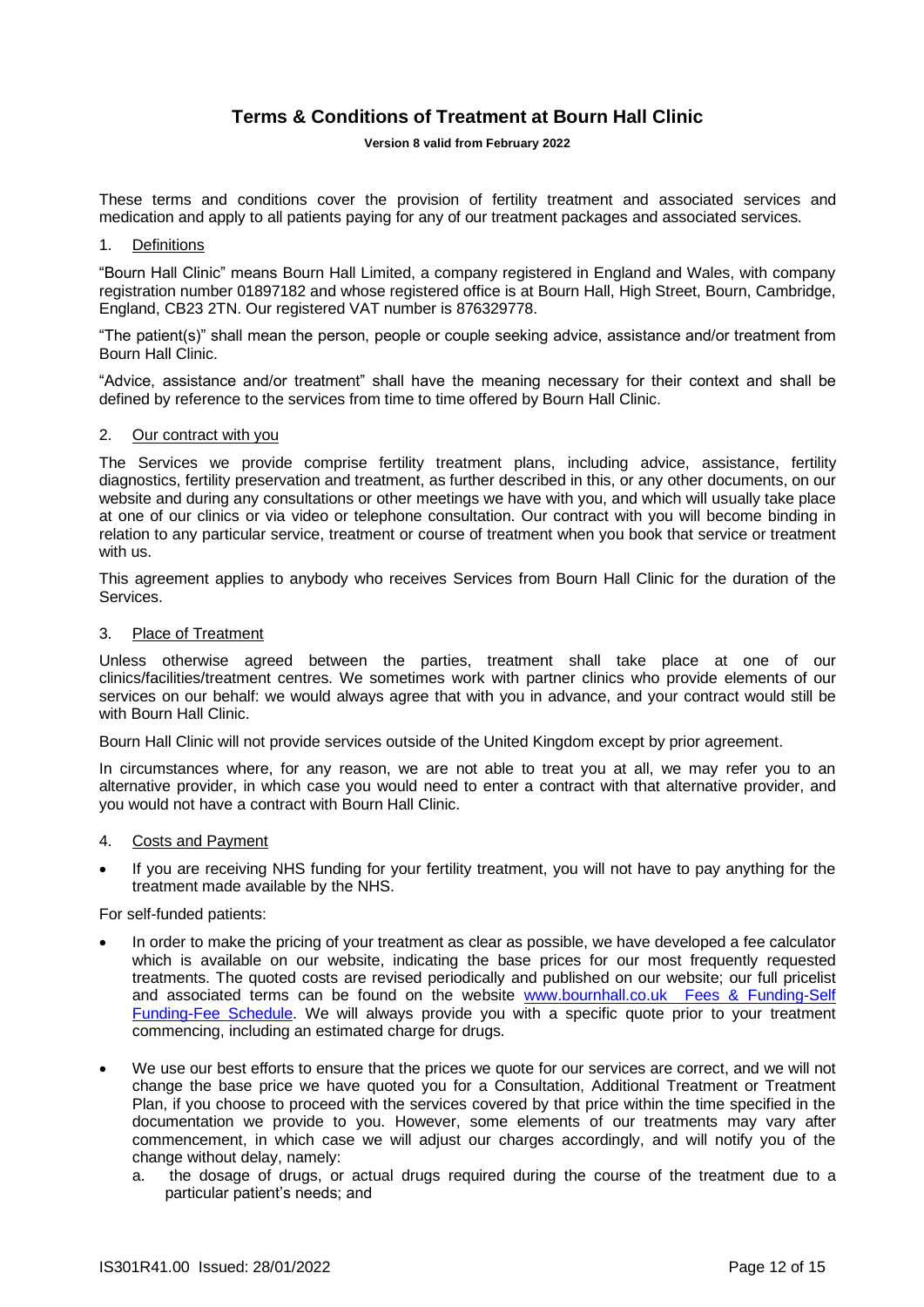b. some variations to a particular course of treatment may be required after the commencement of that course of treatment (e.g. Intracytoplasmic sperm injection ("ICSI") might be required if the sperm sample received is of insufficient quality).

In the event of any change, or anticipated change, in costs we will notify you as soon as reasonably possible and commit to ensuring that our charges are reasonable.

#### **When payment is due**

Payments are due as follows:

- Consultations and any tests carried out in the clinic (for example, semen analysis and blood tests): Some consultations and tests are payable at time of booking; all others are due in advance of the consultation or test.
- HFEA Registration Fee: All assisted conception treatment cycles are required to be registered with the Human Fertilisation & Embryology Authority (HFEA). The HFEA charge a registration fee that becomes due prior to the start of a treatment cycle.
- Treatment package [+ HFEA Registration Fee]: Before or on the commencement of the treatment cycle.
- Screening tests and/or investigations additional to the treatment package: Before or on the commencement of the treatment cycle or on the day the test is advised and agreed.
- Additional treatments during the treatment cycle (e.g. ICSI): Paid in advance but refunded if not required on the day following analysis.
- If you choose to purchase drugs prescribed by us from our Pharmacy: Payment is due at or before the time of collection; and
- Arranging drug delivery by a homecare provider: On placing the order

Storage of sperm, eggs and embryos will be charged annually in advance. Payment may be made in full by debit/credit card, or bank transfer and, if you are registered on our patient portal, can be paid through the portal. Debit and credit card payments are accepted over the telephone prior to treatment. We accept most major debit and credit cards and bank transfers. To make a payment, please contact the Patient Services team at your local Bourn Hall Clinic.

The costs for the first 12 months of storage of any sperm, eggs and/or embryos will be specified and included in our quote. Thereafter the costs of storage will be charged in accordance with our then applicable annual storage rate.

**Refunds:** You can always change your mind and not proceed with a consultation or treatment plan, and sometimes a treatment plan may not be completed for other reasons. If you pay for services and then do not proceed with all or part of them, we will retain payment to cover the cost of the services we have provided and a refund may be payable to you for the services not received. Further details relevant to how this applies to particular treatments is set out with the pricing details for treatment plans. Refunds will be made to the card used for the initial payment, or by bank transfer to the person who made the payment being refunded. Please note that we do not refund any of the costs relating to pre-treatment procedures or drugs after the pre-treatment procedures have been followed, or drugs taken, dispensed or delivered.

**Questions:** Treatment of infertility includes a wide range of possibilities, and we hope to have included most of them within our price list. Should you have any queries on the cost implications of your treatment, queries about invoices or any comments on how we can improve the way we present our fees and other information, please contact the Patient Services Finance team as below:

Telephone +44 (0) 1954 717243

email [info@bourn-hall.com](mailto:info@bourn-hall.com)

#### **Right to make changes**

- 5. Changes
- 5.1 Changes to the services. We may change the services offered generally:
	- (i) to reflect changes in relevant laws and regulatory requirements; and
		- (ii) to implement adjustments and improvements, for example to improve success rates. If there is any impact on you of the changes, we will tell you.
- 5.2 **Changes to your treatment plan**. We may need to make or advise changes to your treatment plan once treatment is underway, such as changes to medication dosages to reflect how a patient responds to stimulation, or for other medical reasons. Such changes may also impact the cost of the services. We will let you know as soon as possible of any changes to your treatment plan and/or costs.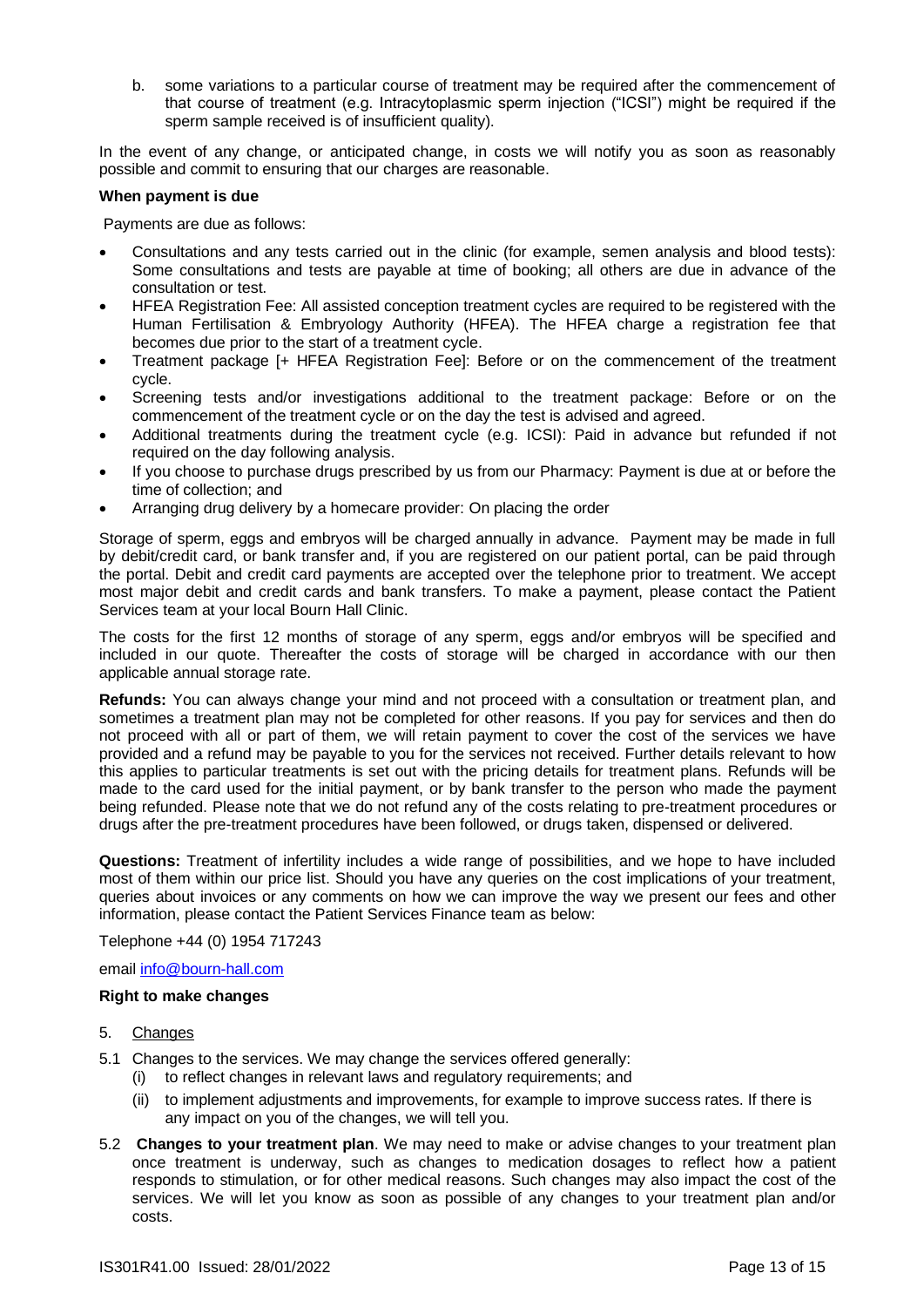#### 6. Withdrawal

#### **You can always change your mind and not proceed with a treatment plan before the services have commenced**.

**Reasons we may suspend or end the services**. We may have to suspend or stop the services:

- (i) to deal with significant issues that arise (such as medical reasons meaning that it is not appropriate to proceed with a treatment plan on the basis initially agreed, or if you withdraw your consent to treatment);
- (ii) to make changes to the services as requested by you;
- (iii) if you unreasonably refuse to accept or follow advice given by any employee or agent of Bourn Hall Clinic, provided always that reasons for ending the contract are given;
- (iv) in the event that it shall become impossible, for reasons outside our control, or unlawful, to embark on, continue or complete an agreed course of treatment or to provide a service substantially the same as that agreed.

**Your rights if we suspend or end the services**. We will contact you in advance to tell you we need to stop or suspend the services, unless the problem is urgent or an emergency. It is your responsibility to ensure that we always have up to date contact details for you.

**We may also suspend the services if you do not pay**. If you do not pay us for services when payment is due, we will contact you to remind you a payment is due, and we may suspend supply of the services until you have paid us the outstanding amounts. We will contact you to tell you we are suspending supply of the services. We will not suspend the services where you have queried an unpaid invoice until we have responded to your questions about it.

#### 7. Our responsibility and liability to you

**When we will provide the services**. We will supply the services to you in accordance with good market practice, and with reasonable care, skill, professionalism and diligence, on the dates or over the time period which we agree with you. We are licensed by the HFEA and comply with the Human Fertilisation and Embryology Act 1990 and Code of Practice.

**Material Information.** In our communications with you, we will provide you with the material information you need to make your decisions, and where new decisions are needed at different times, we will provide all appropriate additional material information: if you have any questions, or feel you need any additional information or clarification, please ask. Examples of material information when you are first considering whether to proceed with a treatment plan include general information of the different treatments we offer, costs and success rates. Examples of material information following initial consultation(s) comprise tailored patient information such as diagnostic results, treatment options, costs and waiting times (if any) and factors which may affect success rates (e.g. age) and any risks associated with treatment add-ons.

Examples of material information at fertility treatment stage include any anticipated changes to costs or risks, and any time limits for completing treatment.

**We are not responsible for delays outside our control**. If our performance of the services is affected by an event outside of our control, then we will contact you as soon as possible to let you know and we will take steps to minimise the effect of the delay. Provided we do this, we will not be liable for delays caused by the event. However, if we tell you that there is a risk of substantial delay, you may contact us to end the contract (and a refund may be payable, see clause 4).

**We are responsible to you for foreseeable loss and damage caused by us**. If we fail to comply with these terms, we are responsible for loss or damage you suffer that is a foreseeable result of our failing to use reasonable care and skill or otherwise breaking this contract.

**We do not exclude or limit in any way our liability to you where it would be unlawful to do so**. This includes liability for death or personal injury caused by our negligence or the negligence of our employees, agents or subcontractors, or for fraud or fraudulent misrepresentation.

**Liability for loss of, or damage to, your property**. We advise you not to bring valuables with you when you attend our premises, and if you do choose to do so, it is at your own risk.

**We are not liable for business losses**. We will have no liability to you for any loss of profit, loss of business, business interruption, or loss of business opportunity.